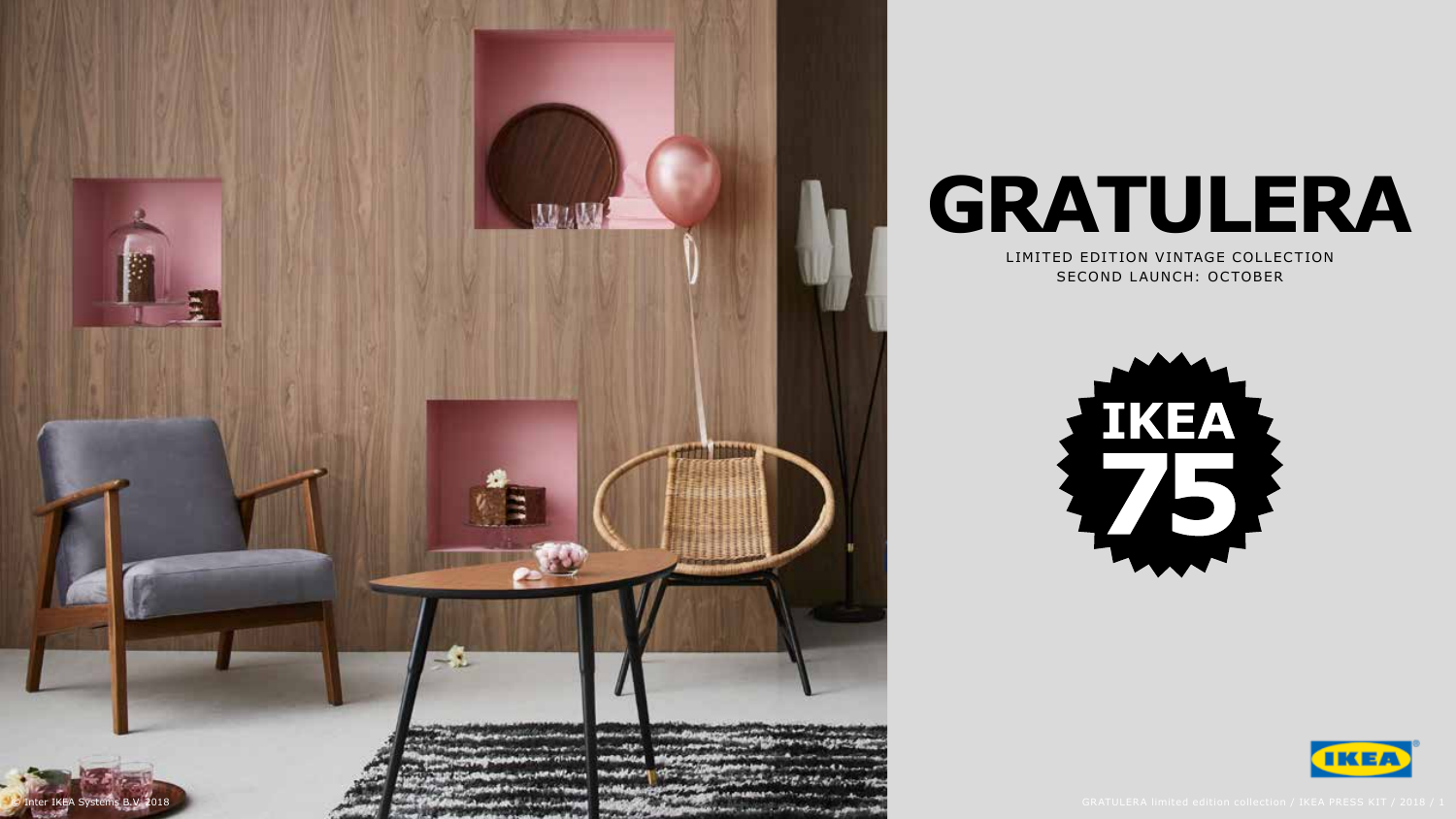### **THANK YOU FOR 75 YEARS OF LIFE AT HOME**

75 years have passed since Ingvar founded IKEA by his uncle's kitchen table. 2018 marks a year for celebration – celebrating the vision of making every day a bit better for people, of furnishing homes and sharing knowledge all around the world. But this birthday is not just about us at IKEA. This year we're going beyond the balloons, bargains and cake, choosing to make the celebration about someone else. Let's make it about you. Because without you we wouldn't be the same dream team. Without you; the single dad, the college student, the family of seven, the newly-wed couple and the young adult, IKEA would, literally, be just another part.

But what's a birthday without surprises? To kick it off, a few of the golden oldies are back. Meet GRATULERA, the vintage collection celebrating 75 years of IKEA design. It's time to get nostalgic with hand-selected favourites from the 50-60's, 70-80's and the 90-00's, launching at three different dates. "*Each launch is very different, signifying its time period; from dark woods with a classic expression, to a very playful style with strong colours, and then to a more minimal look with natural light woods and graphic colours,"* says Karin Gustavsson, Creative Leader, IKEA of Sweden. We must admit, we've missed them quite a bit, and hope you have too.

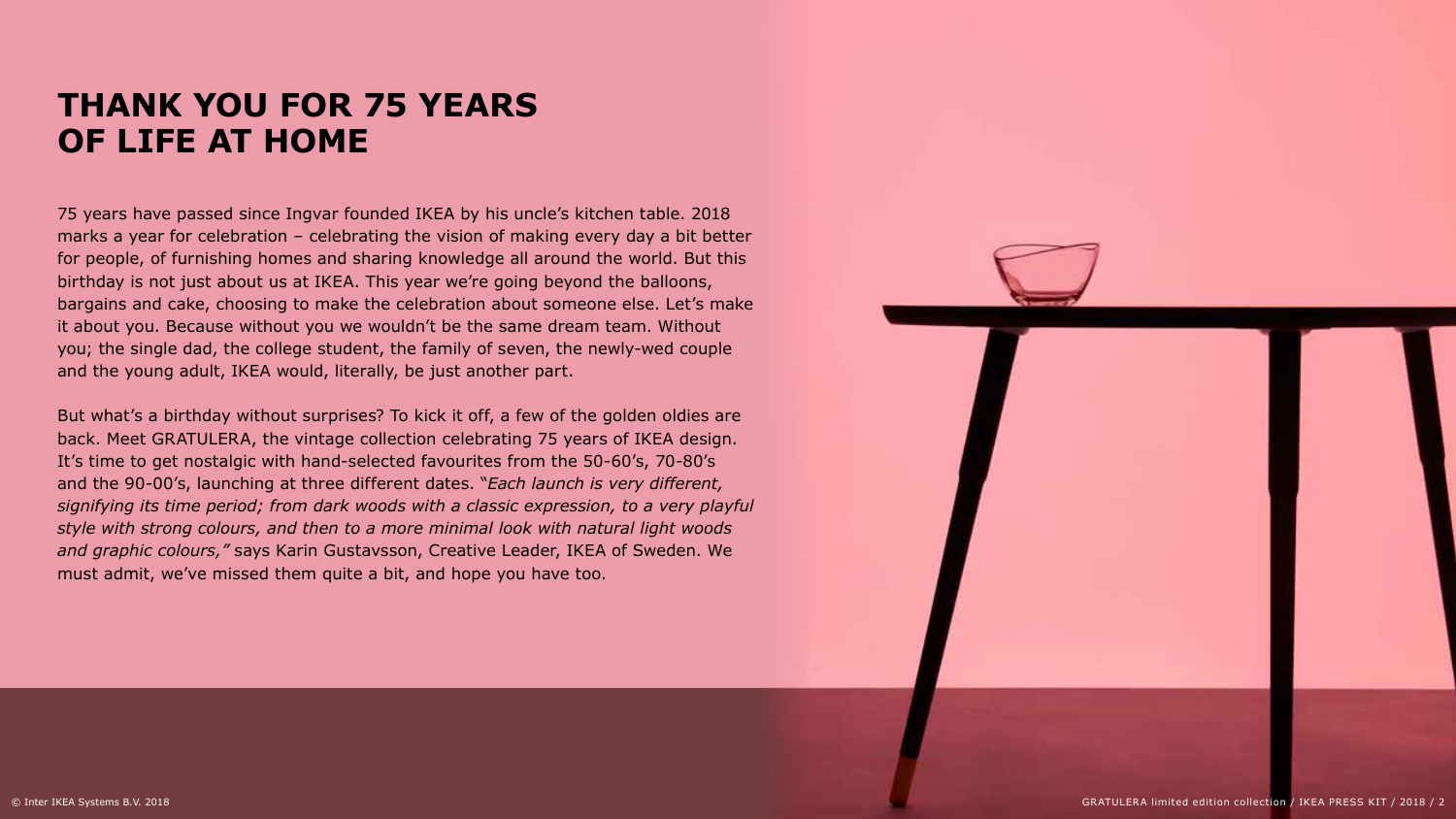

### **70-80's EDITION LAUNCHING OCTOBER**



**RÅANE armchair CHF 99.95** 304.177.33 **FÄRGSTARK pendant lamp CHF 34.95** Blue 703.995.34

**FÄRGSTARK glass-door cabinet CHF 99.95** 804.159.82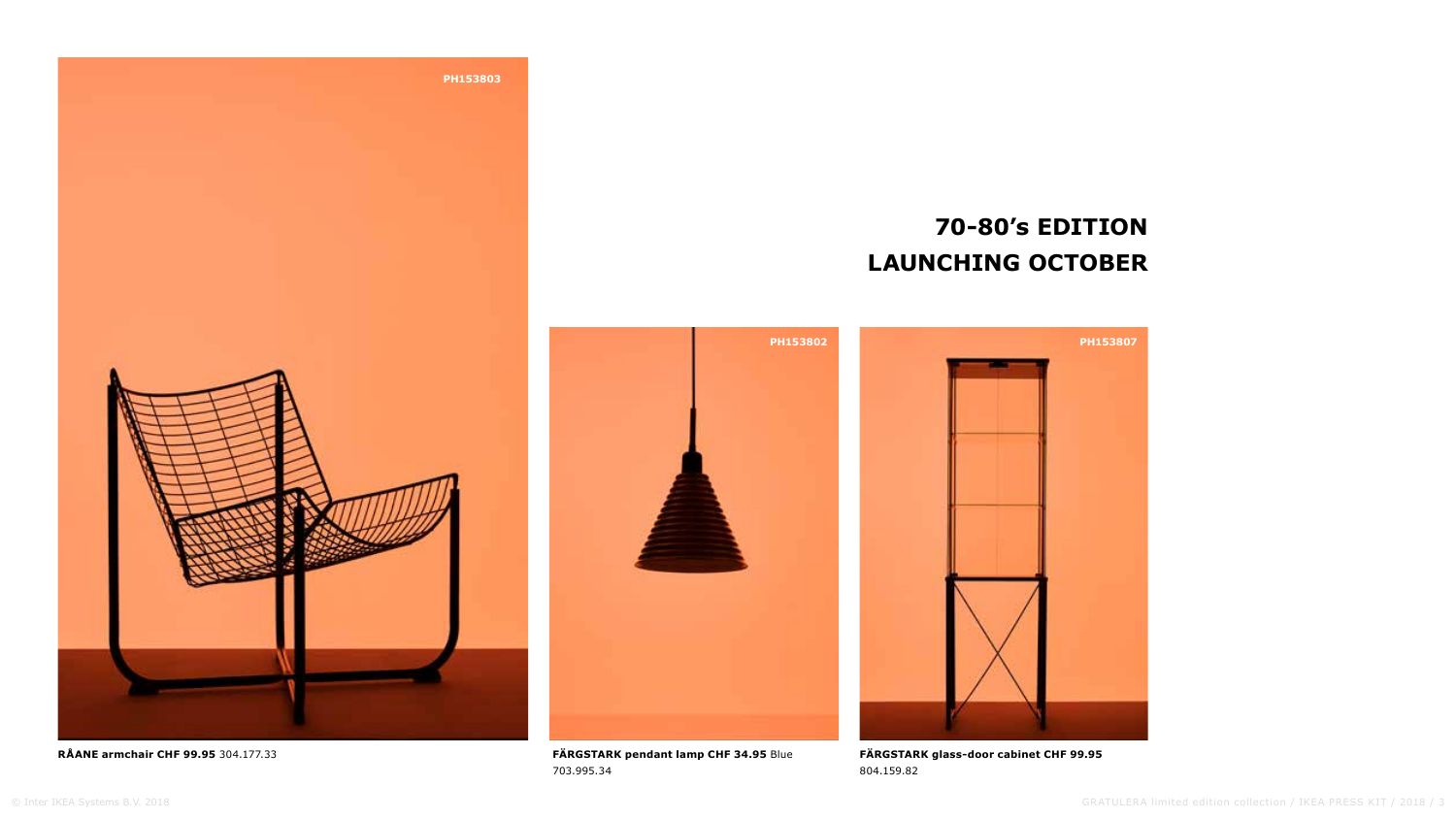## **FUN FAVOURITES**

We're reminiscing back to the 70's and 80's with a smile on our faces. It's bold, colourful and fun. No one in IKEA can talk about this era without mentioning the beloved KLIPPAN sofa.

*"I just love the covers that are like puffy jackets - they're cool and colourful. It's a tribute to the Memphis group, an 80's design movement that was very popular during that time. The KLIPPAN sofa was one of the first affordable sofas we had to offer, which is why it's an icon of its time," says Karin.*

Launched upon declaring the living room for children, KLIPPAN was created with the idea of a sofa that could withstand the human need to play. For GRATULERA, new covers will come in a bright yellow, fiery red and a cool cobalt blue.



**KLIPPAN 2-seat sofa CHF 269.–** Ransta red 392.760.50 **RÅANE armchair CHF 99.95** 304.177.33 **FÄRGSTARK glass-door cabinet CHF 99.95** 804.159.82 **MOSAIKBLAD cushion cover CHF 7.95/each** Red/black 704.274.62 Blue/black 904.274.61 Yellow/black 504.274.63 **MOSAIKBLAD cushion cover CHF 7.95** Black/white 104.274.60 **FÄRGSTARK rug, low pile CHF 249.–** Ø200cm. 304.251.58 **FÄRGSTARK pendant lamp CHF 34.95/each** Silver-colour 403.995.35 Blue 703.995.34 Yellow 103.995.32 Red 303.995.31 **Version without lamps: PH153753**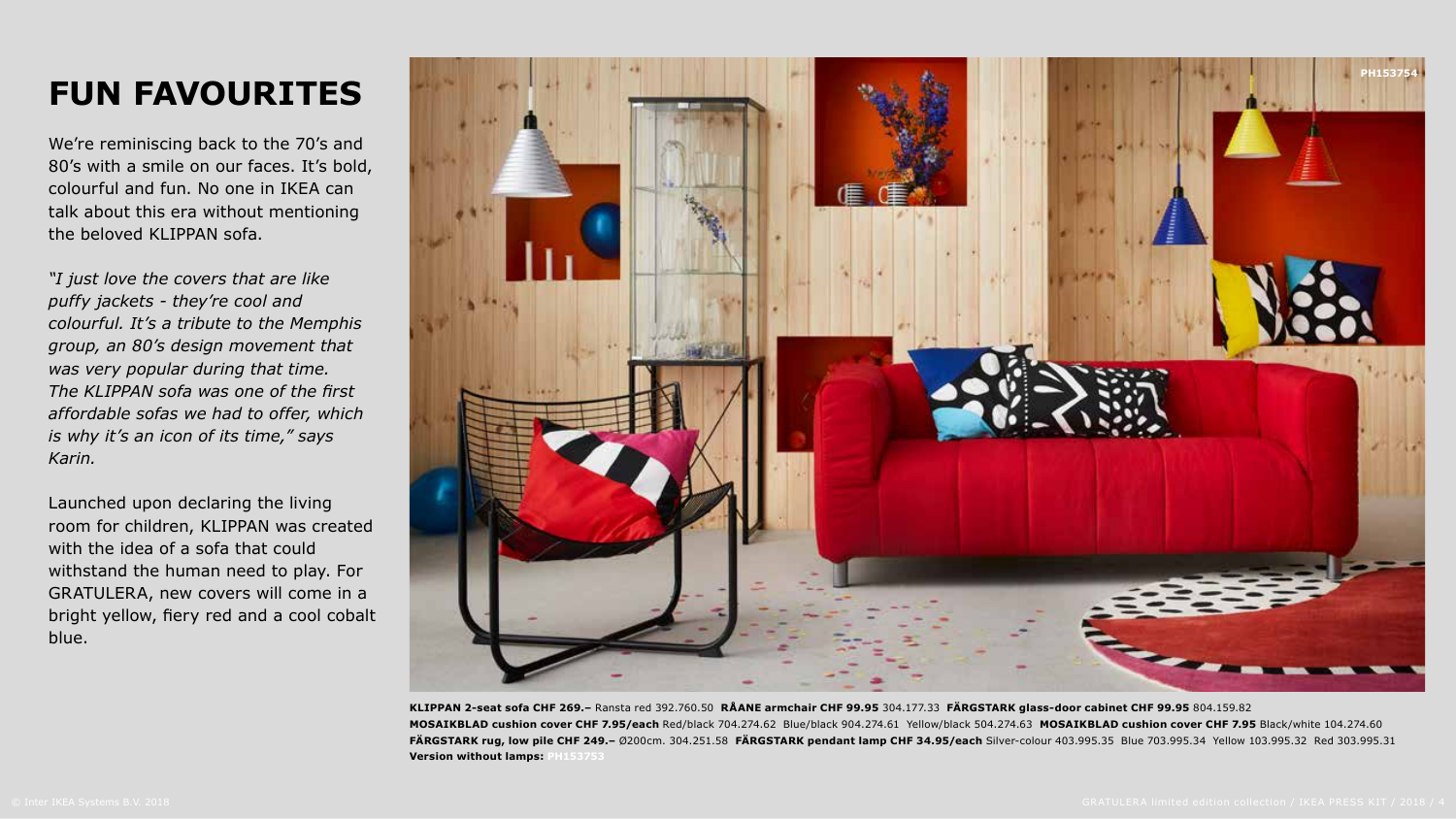

**MOSAIKBLAD cushion cover CHF 7.95/each** Yellow/black 504.274.63 Blue/black 904.274.61 **FÄRGSTARK pendant lamp CHF 34.95/each** Blue 703.995.34 Yellow 103.995.32 Red 303.995.31

When launched in 1983, RÅANE armchair was called JÄRPEN. Designer Niels Gammelgaard wanted to challenge the idea of an armchair and see if it was possible to make it comfortable without any filling or fabric. The solution? Mesh material designed resource-efficiently.



**FÄRGSTARK rug, low pile CHF 299.–** W200×L200cm. 904.251.60 **RÅANE armchair CHF 99.95** 304.177.33 **MOSAIKBLAD cushion cover CHF 7.95/each** Yellow/black 504.274.63 Blue/black 904.274.61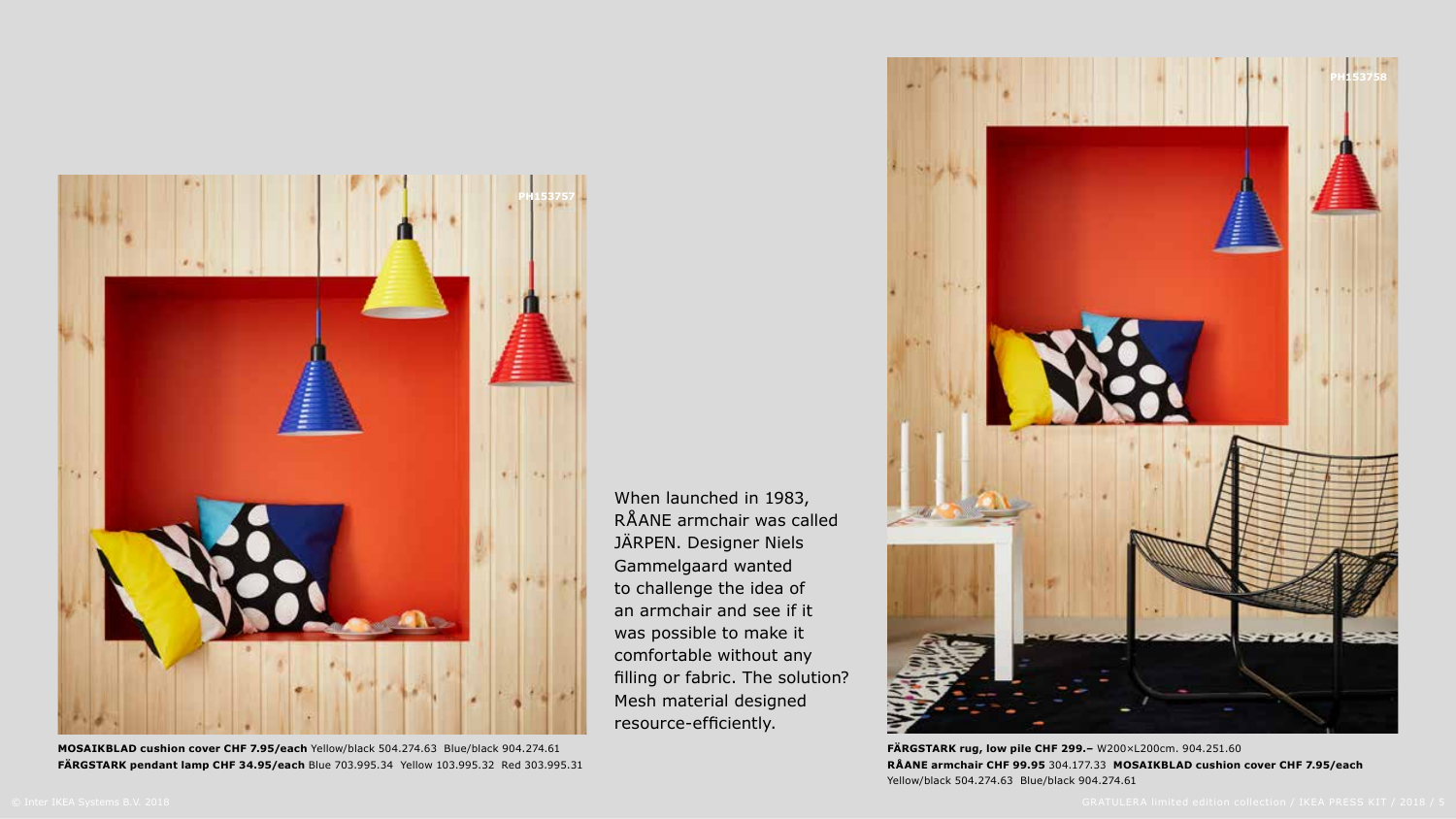*"During the 80's Åsa Gray made some beautiful colourful designs for IKEA. She was one of our icon designers and so very Scandinavian. I particularly like the rugs and cushions - they're significant for that time period."*

- Karin Gustavsson, IKEA Creative Leader



**FÄRGSTARK rug, low pile CHF 249.–** Ø200cm. 304.251.58 **MOSAIKBLAD cushion cover CHF 7.95** Red/black 704.274.62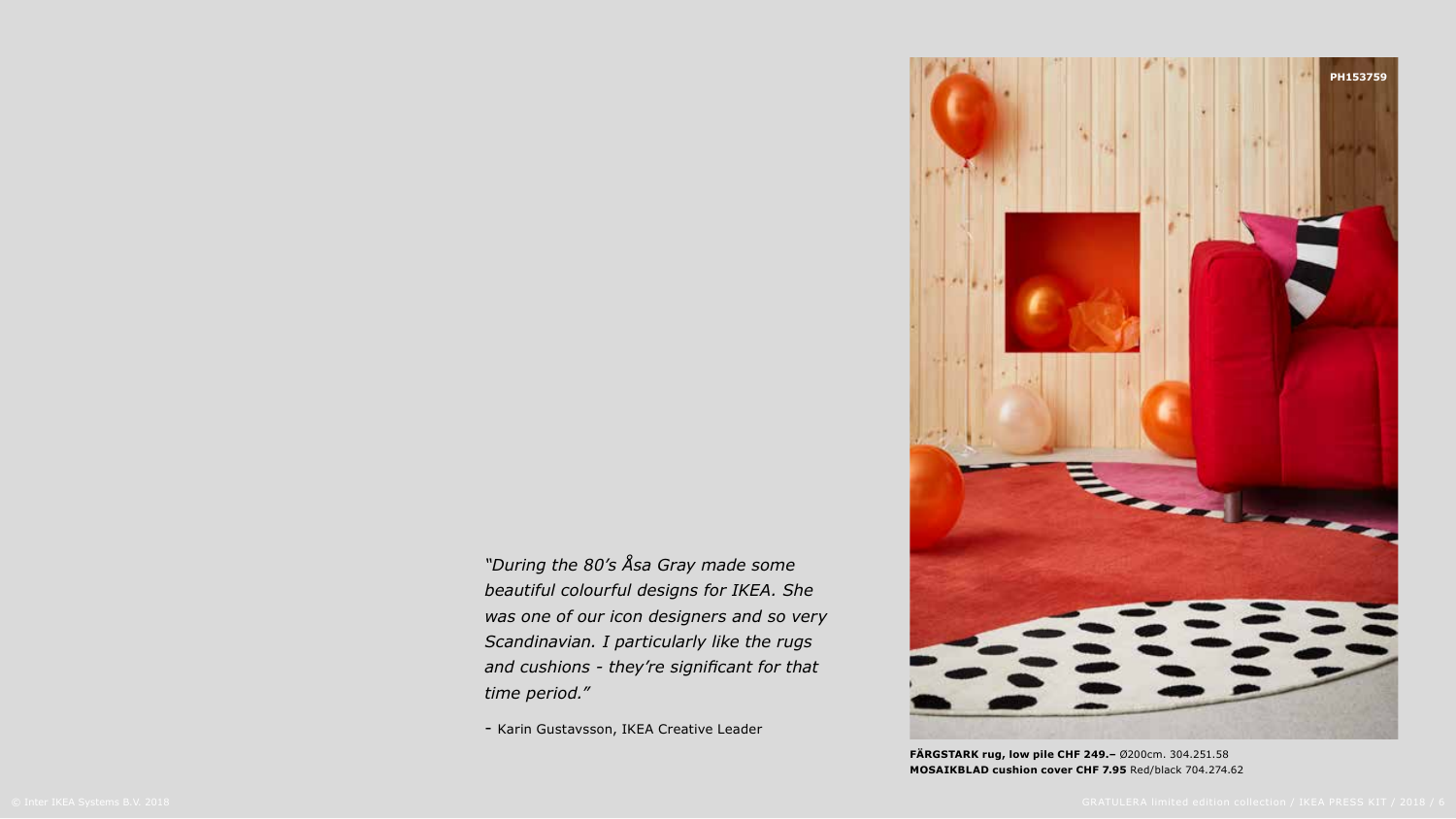

**MORGONDOFT mug CHF 2.95/each** 304.280.91 **FÄRGSTARK rug, low pile CHF 299.–** W200×L200cm. 904.251.60



**TYNGDKRAFT candlestick, set of 3 CHF 14.95** 004.288.94 **MORGONDOFT mug CHF 2.95** 304.280.91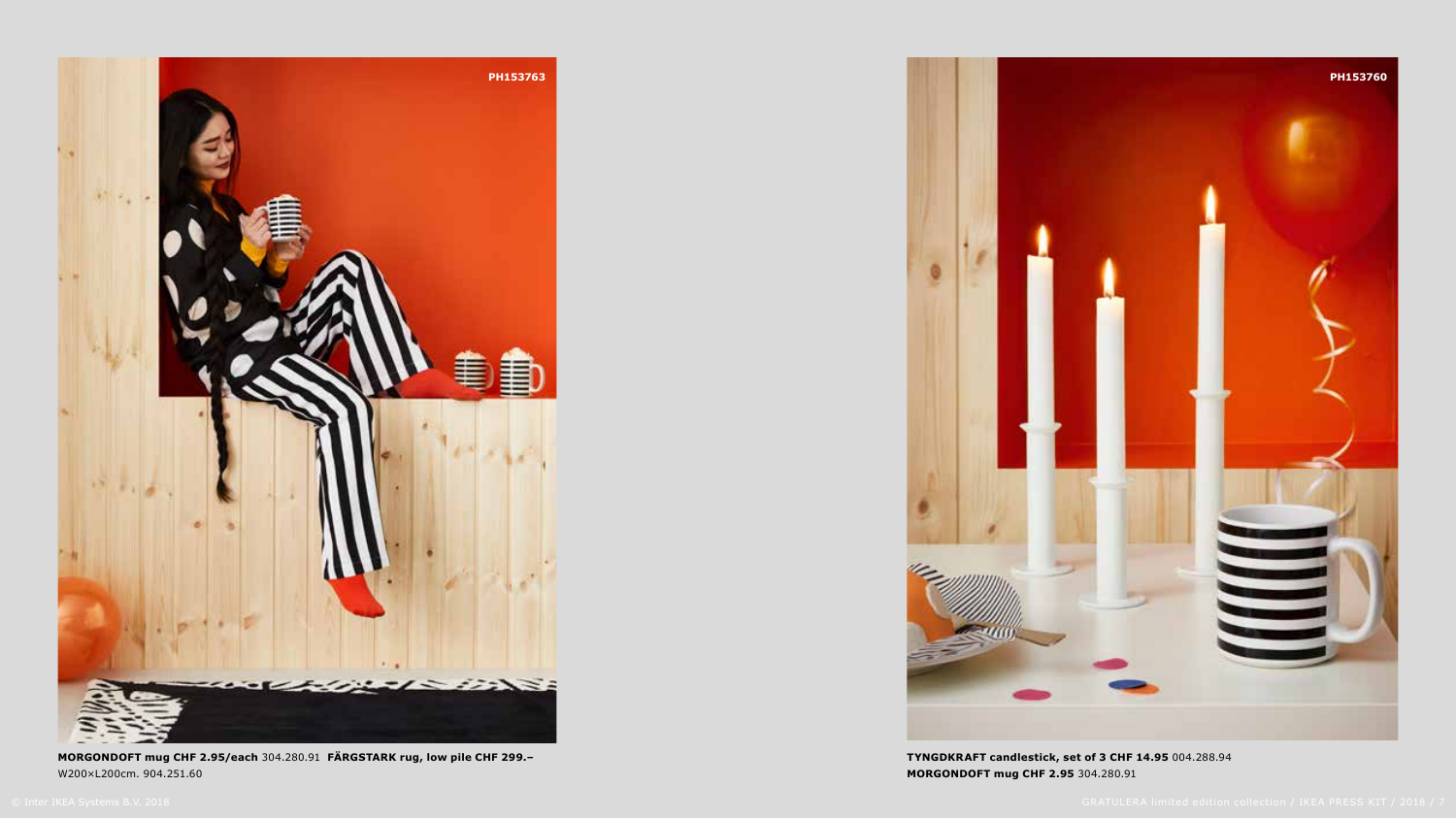*"I think my strongest memory from the 80's are my two KLIPPAN sofas. By adding colourful, bold textiles I made them my own - it completely changed my living room. They became my art pieces, and I just loved them."*

- Karin Gustavsson, IKEA Creative Leader



**KLIPPAN 2-seat sofa CHF 269.–** Ransta blue 192.760.51 **MOSAIKBLAD cushion cover CHF 7.95** Black/white 104.274.60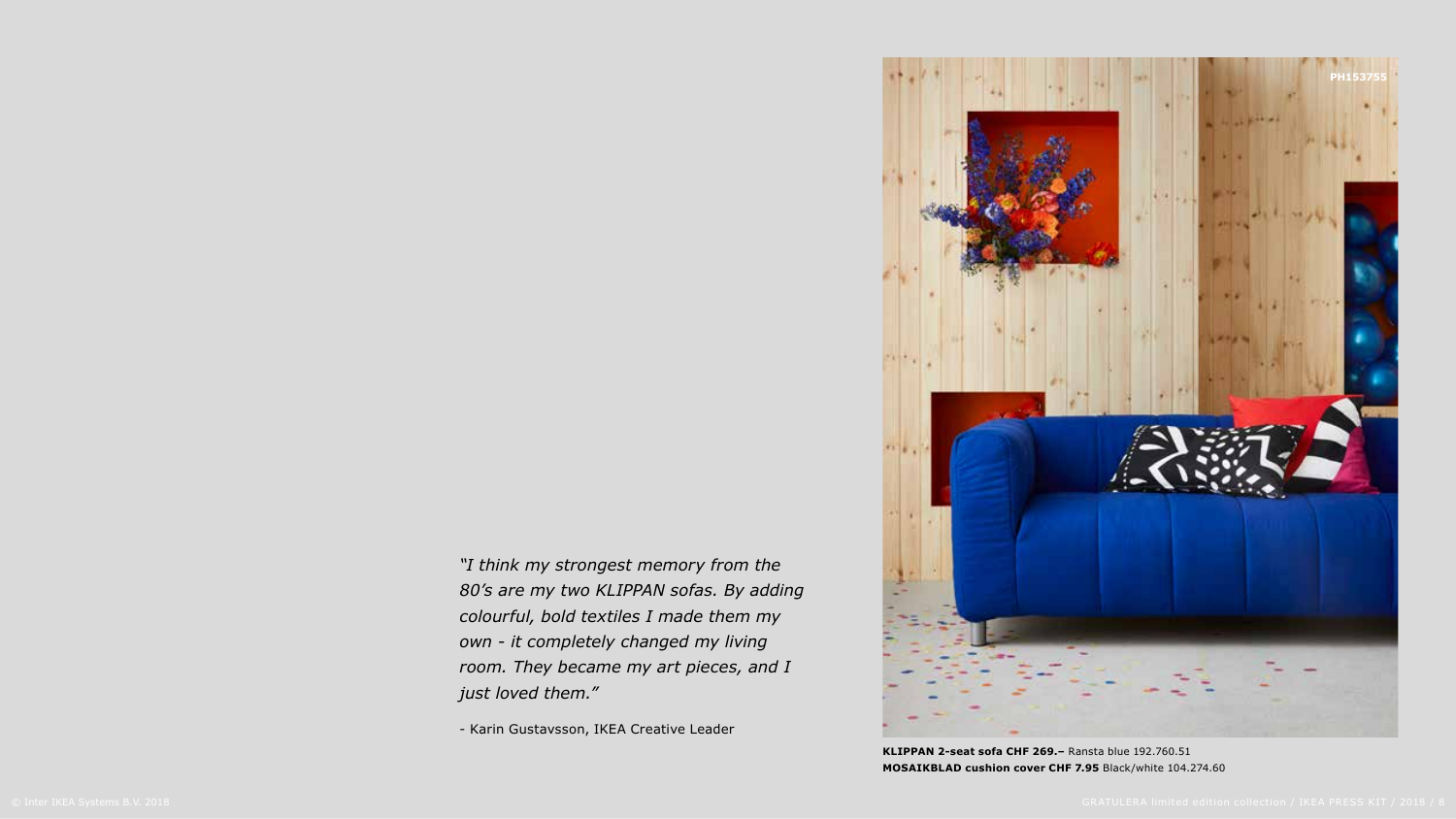## **75 YEARS WITH IKEA – AND YOU**

### **The roots of a furniture dealer**

One could say that the story begins in 1926 – the year that Ingvar Kamprad was born in Elmtaryd, a small farm near the village of Agunnaryd in southern Sweden. It wouldn't take long before his entrepreneurial spirit burst into life. At the mere age of five he was selling matches to his nearby neighbours. The idea was to meet people's needs with products at reduced prices - the IKEA concept before Ingvar himself even realized it. Going forward, he found that he could buy matches in bulk in Stockholm, and re-sell them individually at a very low price while still making a good profit.

From matches to flower seeds, greeting cards, and later on; pencils and ball-point pens, Ingvar is 17 years old when his father gives him money as a reward for successful studies. Ingvar uses this to establish his own business. The year is 1943 and IKEA is born.

#### **From forest to showroom**

In 1948 the first furniture is introduced into the IKEA offer. It's produced by local manufacturers in the forests close to Ingvar's home. A few years later, the very first showroom opens in Älmhult – a space for people to physically experience the furniture before placing an order.

The first IKEA store, the largest furniture display in Scandinavia at the time, had 6,700 square meters of home furnishings. Today, IKEA is present in 48 countries with a little under 400 stores around the globe. Who would've ever imagined that the boy selling matches would one day be the owner of the world's largest furniture retailer?

#### **The real deal: democratic design**

The IKEA concept transcends beyond the flatpack – it's about you too. You're a part of what IKEA calls its democratic design process: We do our part, you do yours, together we save money. There are many ways in which you as a customer are significant to IKEA being the brand it is today; from having a climate positive approach at home to providing feedback, just to name a few.

It's partly because of you, that the IKEA story lives on yet today. With Ingvar's wise words embedded in everything that is accomplished: "Most things still remain to be done. Oh, what a glorious future!", this 75th anniversary is also about looking ahead, towards an even brighter future together.

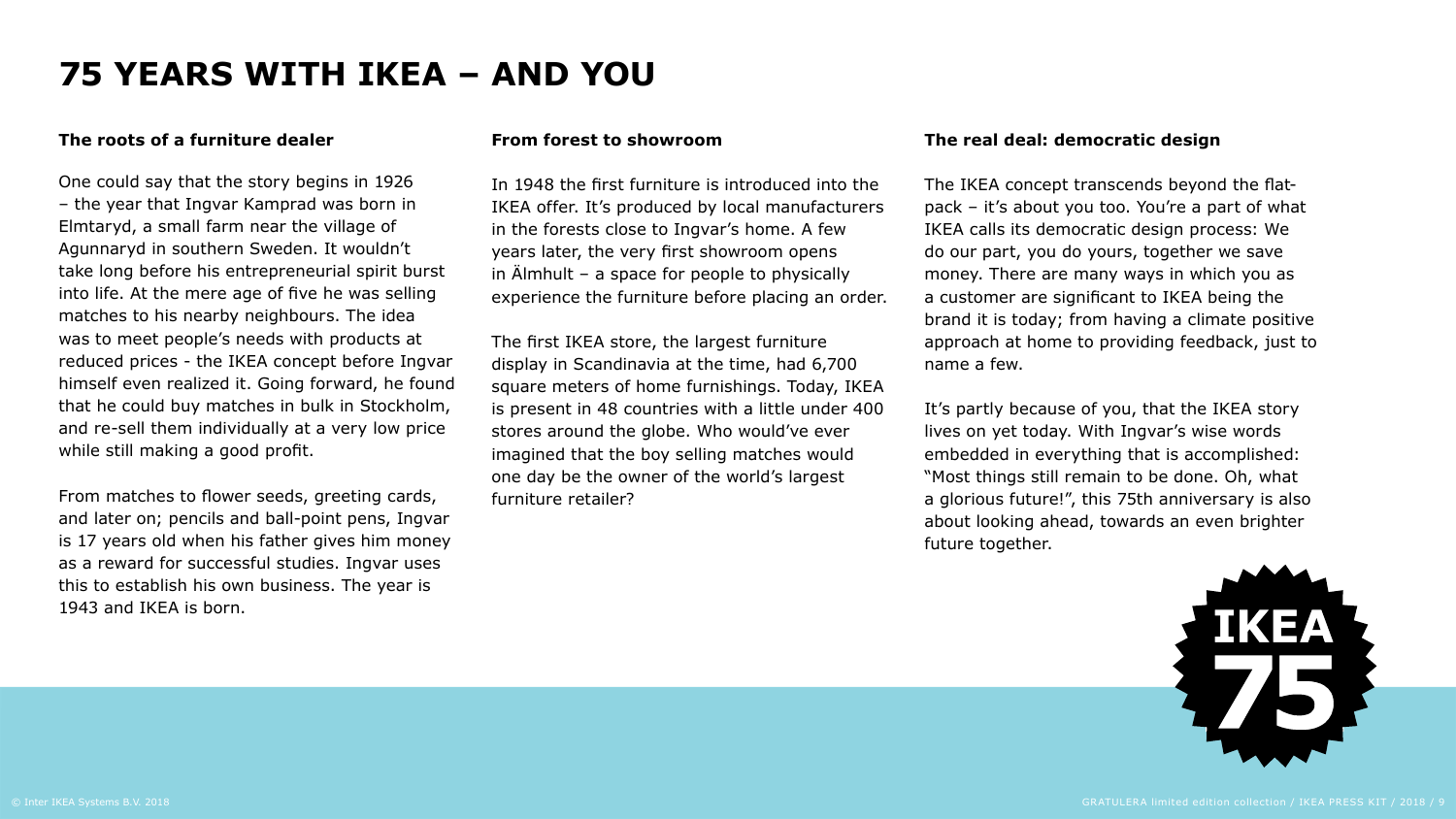### **WANT TO LEARN MORE ABOUT THE HISTORY OF IKEA? VISIT THE IKEA MUSEUM!**

It's now 75 years since we started creating a better everyday life for the many people. Come and meet us, look into the past – as well as the future! IKEA Museum offers a main exhibition that shares the story from the early days of IKEA to the company that we are today. Our current temporary exhibitions are IKEA 75 anniversary and IKEA Hacked: Our Products. Your Ideas. IKEA Museum is located in the building that once was the first IKEA store in the world. Welcome to Älmhult, Sweden! https://ikeamuseum.com/en/



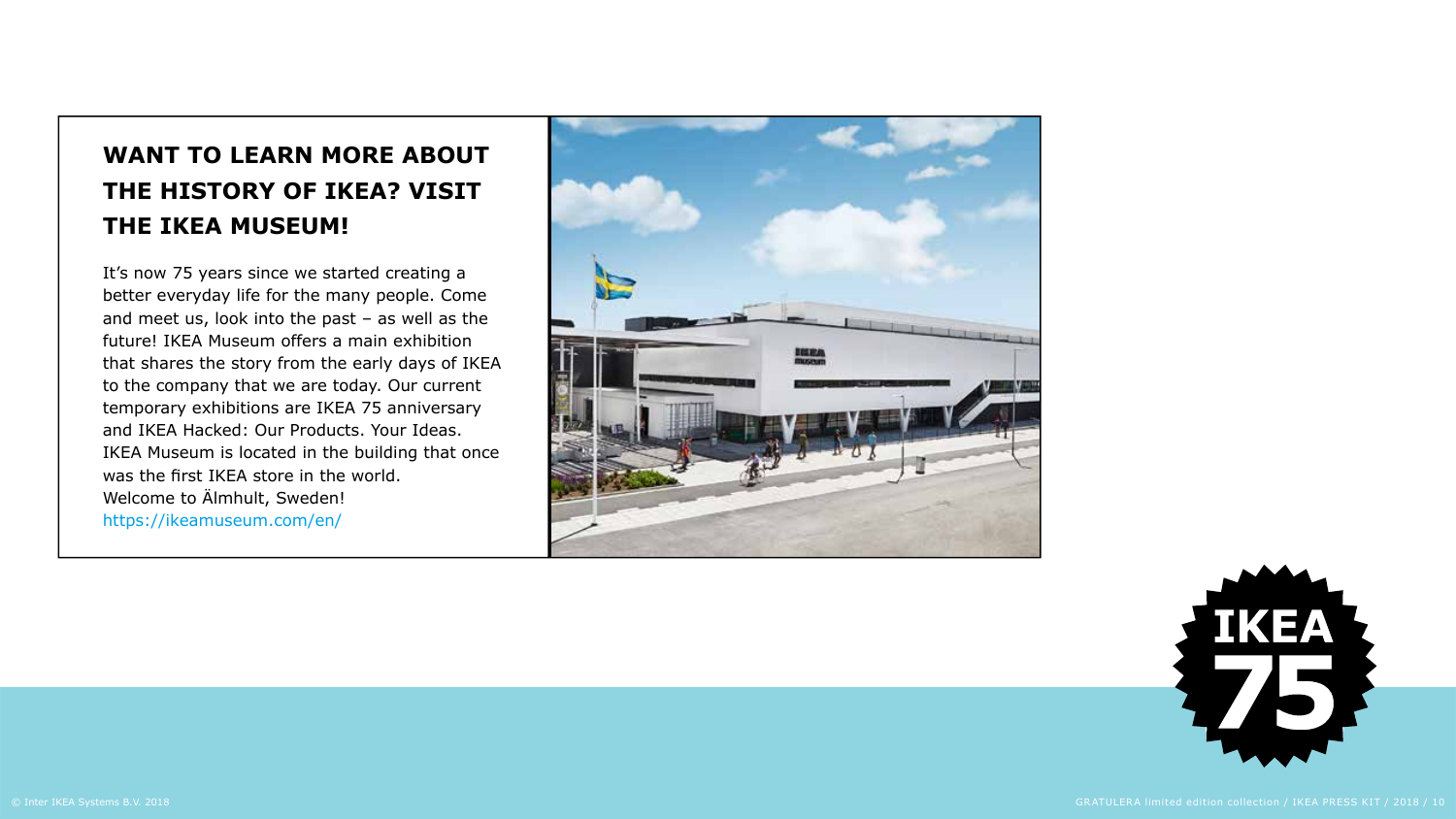### **PRODUCT INFO / October launch**



**FÄRGSTARK glass-door cabinet** 

Foil finish, tempered glass and powder coated steel. Designer: Tord Björklund. W47×D37, H171cm.

**CHF 99.95** 

Black 804.159.82





**PE691754**

**CHF 109.–** 

ton. Ransta yellow 704.127.24

**KLIPPAN cover 2-sea sofa** 

Sofa is sold separately. 100% cot-



#### **PE693853 RÅANE armchair CHF 99.95**

Powder coated steel. Designer: Niels Gammelgaard. W64×D69, H71.5cm. Black 304.177.33



**TYNGDKRAFT candlestick, set** 

Comprises: 3 candlesticks (height 9, 13 and 15 cm). Powder coated steel. Designer: K Hagberg/M Hag-



#### **PE693852**

**MORGONDOFT mug CHF 2.95**  Stoneware. 37cl. Black/white stripe 304.280.91





#### **PE693857**

**MOSAIKBLAD cushion cover CHF 7.95**  100% cotton. Designer: Åsa Gray. L50×W50cm. Red/black

704.274.62



**KLIPPAN cover 2-sea sofa** 

Sofa is sold separately. 100% cot-

#### **PE693858**

**MOSAIKBLAD cushion cover CHF 7.95**  100% cotton. Designer: Åsa Gray. L50×W50cm. Yellow/black 504.274.63

**PE691752**

**CHF 109.–** 

ton. Ransta blue 204.127.26

**PE693855**

**PE691753**

**CHF 109.–** 

ton. Ransta red 404.127.25

**KLIPPAN cover 2-sea sofa** 

Sofa is sold separately. 100% cot-

**MOSAIKBLAD cushion cover CHF 7.95** 

100% cotton. Designer: Åsa Gray. L65×W40cm. Black/white 104.274.60



#### **PE693856**

#### **MOSAIKBLAD cushion cover CHF 7.95**

100% cotton. Designer: Åsa Gray. L50×W50cm. Blue/black 904.274.61



#### **PE698234**

**FÄRGSTARK rug, low pile CHF 249.–** 

100% wool. Designer: Åsa Gray. Ø200cm. Red 304.251.58



#### **PE698242**

**PE704485**

**of 3 CHF 14.95** 

berg. Off-white 004.288.94

**FÄRGSTARK rug, low pile CHF 299.–**  100% wool. Designer: Åsa Gray. W200×L200cm. Black/white 904.251.60



#### **PE695868**

**VÄRLDSBRA carrier bag, large CHF 1.95** 

100% polypropylene. W55×D35, H37cm. 71l. 70–80s 504.296.07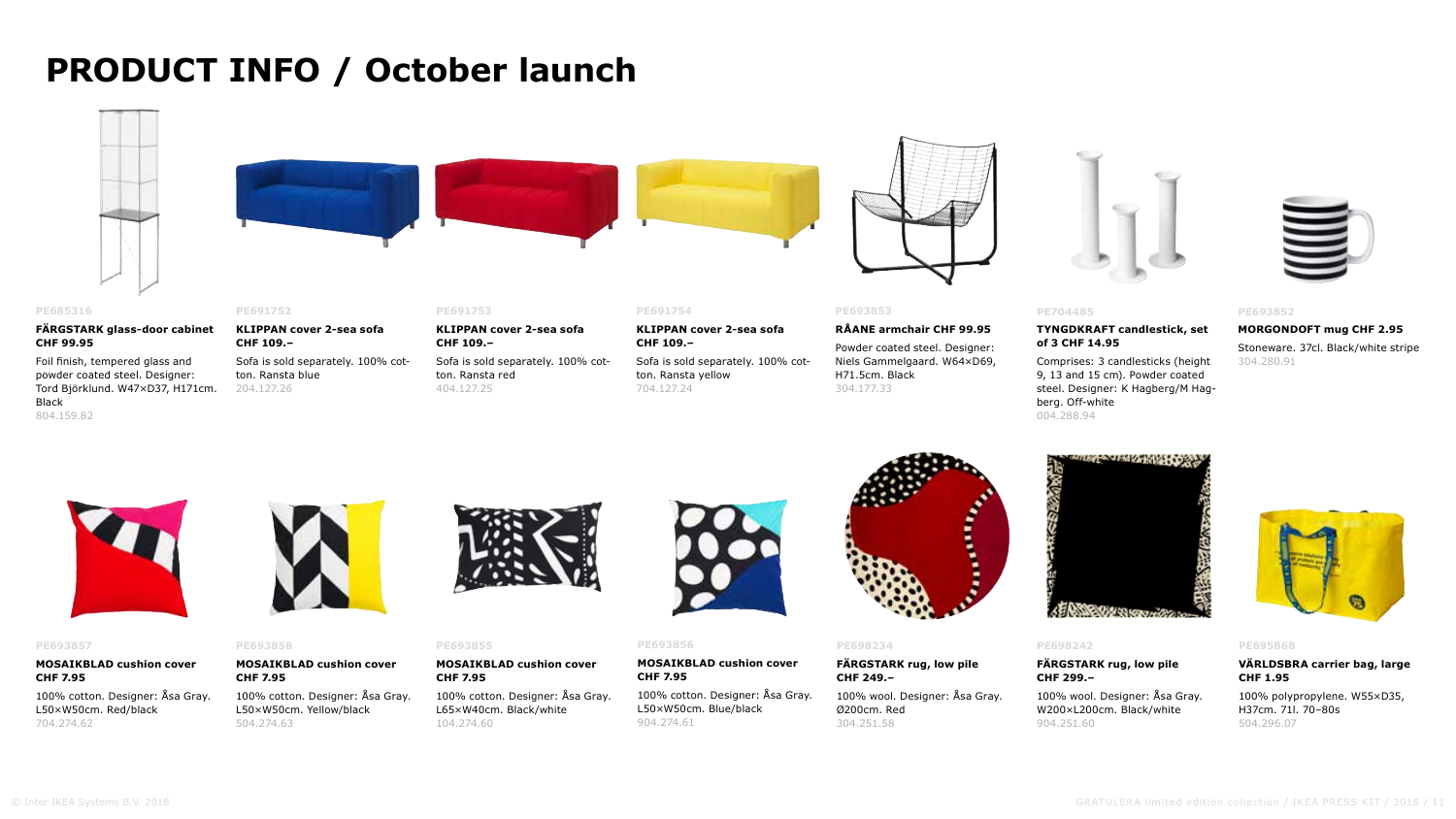## **PRODUCT INFO / October launch**



#### **PE671624**

#### **FÄRGSTARK pendant lamp CHF 34.95**

Powder coated aluminium. Ø24cm. IKEA. Model T1715F FÄRGSTARK. This luminaire is compatible with bulbs of the energy classes A++ to D. Silver-colour 403.995.35

#### **PE671621**

#### **FÄRGSTARK pendant lamp CHF 34.95**

Powder coated aluminium. Ø24cm. IKEA. Model T1715F FÄRGSTARK. This luminaire is compatible with bulbs of the energy classes A++ to D. Blue 703.995.34

#### **FÄRGSTARK pendant lamp CHF 34.95**  Powder coated aluminium. Ø24cm.

**PE689035**

IKEA. Model T1715F FÄRGSTARK. This luminaire is compatible with bulbs of the energy classes A++ to D. Red 303.995.31

#### **PE671623**

#### **FÄRGSTARK pendant lamp CHF 34.95**

Powder coated aluminium. Ø24cm. IKEA. Model T1715F FÄRGSTARK. This luminaire is compatible with bulbs of the energy classes A++ to D. Yellow 103.995.32